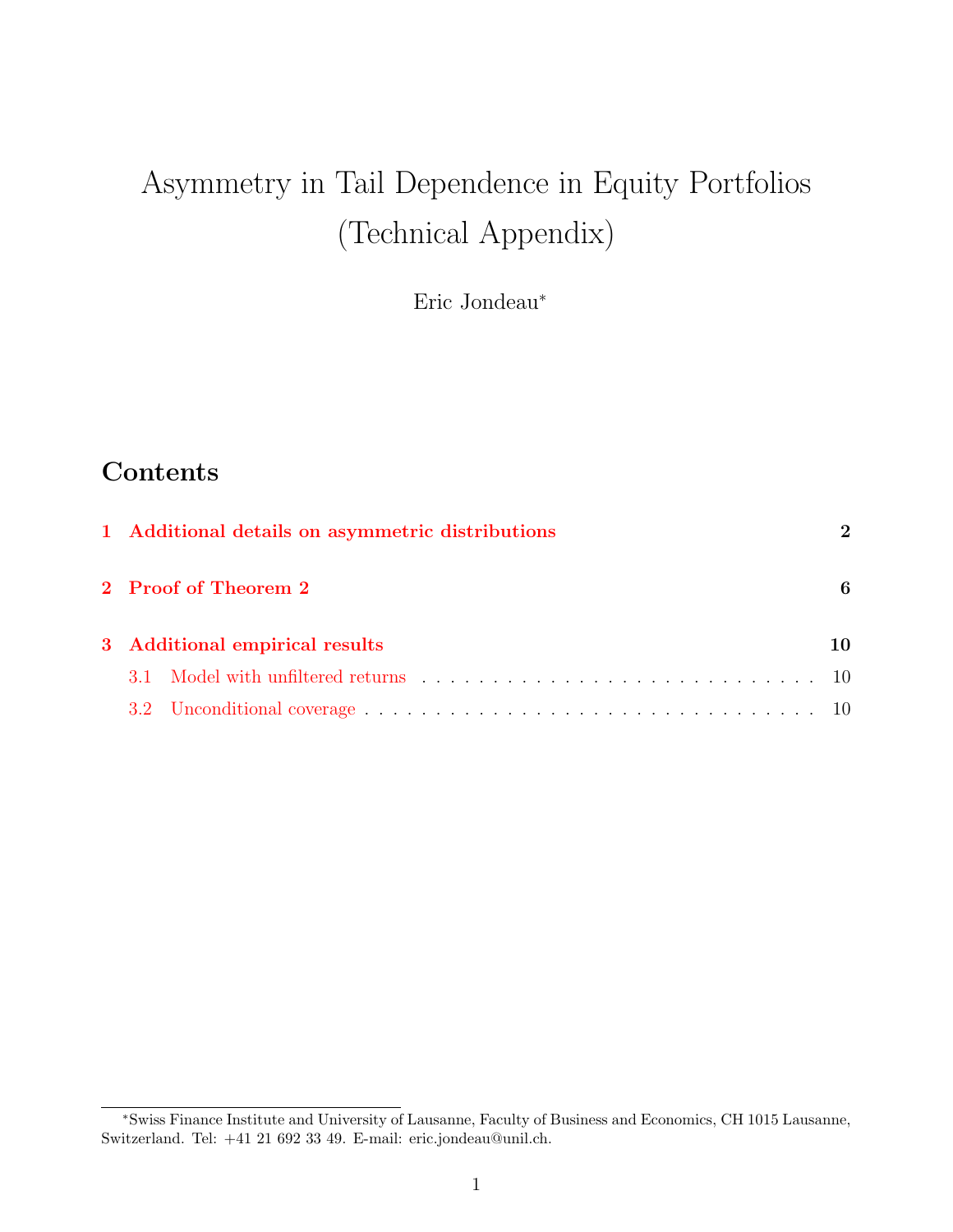### <span id="page-1-0"></span>1 Additional details on asymmetric distributions

The random vector X is distributed as a  $GH$  asymmetric t distribution if its joint density is given by [\(McNeil, Frey, and Embrechts,](#page-15-0) [2005\)](#page-15-0):

$$
f(x) = c \frac{K_{\frac{\nu+n}{2}}\left(\sqrt{(\nu+\phi(x))(\gamma'\Sigma^{-1}\gamma)}\right) \exp\left((x-m)'\Sigma^{-1}\gamma\right)}{(\sqrt{(\nu+\phi(x))(\gamma'\Sigma^{-1}\gamma)})^{-\frac{\nu+n}{2}}(1+\phi(x)/\nu)^{\frac{\nu+n}{2}}},\tag{1}
$$

where  $\phi(x) = (x - m)^{\prime} \Sigma^{-1} (x - m)$ ,  $K_{\lambda}(x)$  is the modified Bessel function of the third kind, and the normalizing constant is given by:  $c = (2^{1-\frac{\nu+n}{2}})/((\nu \pi)^{n/2} \Gamma(\nu/2)|\Sigma|^{1/2})$ . This distribution is obtained from the GH distribution when the mixing variable  $W$  is drawn from an inverse gamma distribution,  $Ig(\nu/2, \nu/2)$ .

The random vector X is distributed as a non-central  $t$  (NCT) distribution if its joint density is given by [\(Kshirsagar,](#page-15-1) [1961;](#page-15-1) [Kotz and Nadarahjah,](#page-15-2) [2004\)](#page-15-2):

$$
f(x;\xi) = \frac{\Gamma((\nu+n)/2)}{(\nu \pi)^{n/2} \Gamma(\nu/2) |\Sigma|^{1/2}} \exp\left(-\frac{1}{2}\gamma' \Sigma^{-1} \gamma\right) \left(\frac{\nu}{\nu + \phi(x)}\right)^{(\nu+n)/2} \times \sum_{k=0}^{\infty} \frac{2^{k/2} \Gamma((\nu+n+2)/2)}{k! \Gamma((\nu+n)/2)} \left(\frac{(x-m)' \Sigma^{-1} \gamma}{\sqrt{\nu + \phi(x)}}\right)^k.
$$

We denote this process by  $X \sim nct_n(m, \gamma, \nu, \Sigma)$ . The marginal distributions of X are given by  $X_i \sim nct_1(m_i, \gamma_i, \nu, \sigma_i^2)$ , where  $\sigma_i^2 = \Sigma_{ii}$ . The k-th non-central moment of  $\tilde{X}_i = (X_i - m_i)$  is  $E[\tilde{X}_{i}^{k}] = \nu^{k/2} E[\chi_{\nu}^{-k}] E[(\gamma_{i} + Z_{i})^{k}],$  where  $Z_{i} \sim N(0, \sigma_{i}^{2}).$ 

The moments of a  $\chi_{\nu}$  distributed variable are given by  $E[\chi_{\nu}^k] = 2^{k/2} \Gamma((\nu + k)/2) / \Gamma(\nu/2)$ , so that:

$$
E[\chi_{\nu}^{-1}] = \frac{1}{2^{1/2}} \frac{\Gamma((\nu - 1)/2)}{\Gamma(\nu/2)}
$$
  
\n
$$
E[\chi_{\nu}^{-2}] = \frac{1}{2} \frac{\Gamma((\nu - 2)/2)}{\Gamma(\nu/2)} = \frac{1}{\nu - 2}
$$
  
\n
$$
E[\chi_{\nu}^{-3}] = \frac{1}{2^{3/2}} \frac{\Gamma((\nu - 3)/2)}{\Gamma(\nu/2)}
$$
  
\n
$$
E[\chi_{\nu}^{-4}] = \frac{1}{2^2} \frac{\Gamma((\nu - 4)/2)}{\Gamma(\nu/2)} = \frac{1}{(\nu - 2)(\nu - 4)}.
$$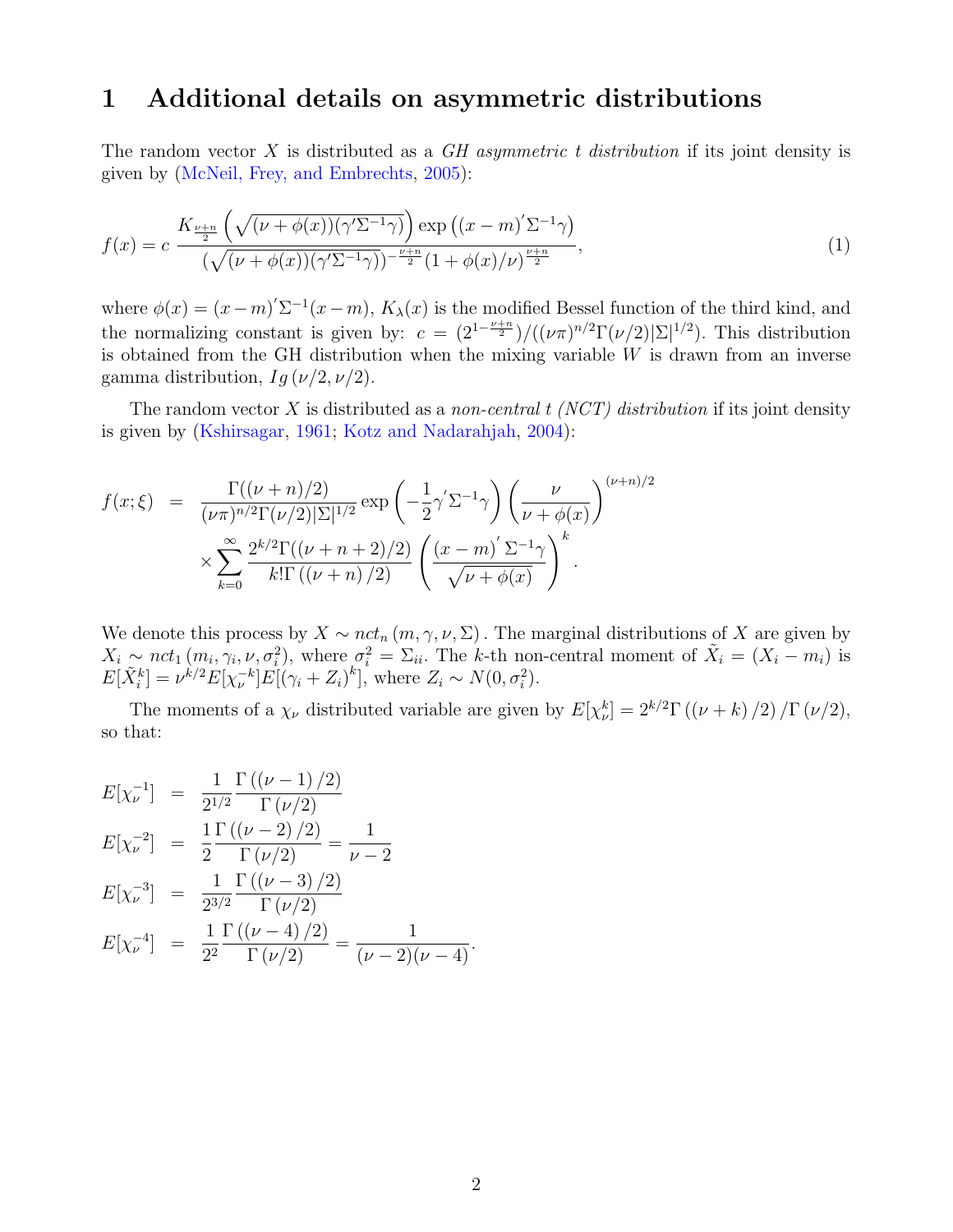The first four non-central moments of  $\tilde{X}_i$  are given by:

$$
M_1[\tilde{X}_i] = E[\tilde{X}_i] = \left(\frac{\nu}{2}\right)^{1/2} \frac{\Gamma((\nu - 1)/2)}{\Gamma(\nu/2)} \gamma_i,
$$
  
\n
$$
M_2[\tilde{X}_i] = E[\tilde{X}_i^2] = \frac{\nu}{\nu - 2} (\sigma_i^2 + \gamma_i^2),
$$
  
\n
$$
M_3[\tilde{X}_i] = E[\tilde{X}_i^3] = \left(\frac{\nu}{2}\right)^{3/2} \frac{\Gamma((\nu - 3)/2)}{\Gamma(\nu/2)} (\gamma_i^3 + 3\sigma_i^2 \gamma_i),
$$
  
\n
$$
M_4[\tilde{X}_i] = E[\tilde{X}_i^4] = \frac{\nu^2}{(\nu - 2)(\nu - 4)} (\gamma_i^4 + 6\gamma_i^2 \sigma_i^2 + 3\sigma_i^4).
$$

The variance, skewness, and kurtosis are then defined as:

$$
V[\tilde{X}_i] = M_2[\tilde{X}_i] - M_1[\tilde{X}_i]^2,
$$
  
\n
$$
S[\tilde{X}_i] = E\left[\frac{\mu_3[\tilde{X}_i]}{V[\tilde{X}_i]^{3/2}}\right] = E[\tilde{X}_i] \left[\frac{\nu(2\nu\sigma_i^2 - 3\sigma_i^2 + \gamma_i^2)}{(\nu - 2)(\nu - 3)} - 2V[\tilde{X}_i]\right] / V[\tilde{X}_i]^{3/2},
$$
  
\n
$$
K[\tilde{X}_i] = E\left[\frac{\mu_4[\tilde{X}_i]}{V[\tilde{X}_i]^2}\right] = \left[\frac{\nu^2(3\sigma_i^4 + 6\gamma_i^2\sigma_i^2 + \gamma_i^4)}{(\nu - 2)(\nu - 4)} - E[\tilde{X}_i]^2 \left(\frac{\nu[(\nu + 1)\gamma_i^2 + 3(3\nu - 5)\sigma_i^2]}{(\nu - 2)(\nu - 3)} - 3V[\tilde{X}_i]\right)\right) / V[\tilde{X}_i]^2,
$$

where  $\mu_k[\tilde{X}_i] = E[(\tilde{X}_i - M_1[\tilde{X}_i])^k]$  denotes the k-th central moments of  $\tilde{X}_i$ . Co-moments can be obtained using the following relations. The  $(r, s)$ -th non-central co-moment of  $\tilde{X}_i$  is given by:

$$
E[\tilde{X}_i^r \tilde{X}_j^s] = \nu^{(r+s)/2} E[\chi_{\nu}^{-(r+s)}] E[(\gamma_i + Z_i)^r (\gamma_j + Z_j)^s].
$$

From the joint normality of Z, we know that  $E[Z_i Z_j] = \sigma_{ij}$ ,  $E[Z_i Z_j Z_k] = 0$ , and  $E[Z_i Z_j Z_k Z_l] =$  $\sigma_{ij}\sigma_{kl} + \sigma_{ik}\sigma_{jl} + \sigma_{il}\sigma_{jk}$ . Therefore, the last term on the right-hand-side of  $E[\tilde{X}_i^r \tilde{X}_j^s]$  is defined as follows for  $r+s=2,\,3,$  and 4:

$$
E[(\gamma_i + Z_i) (\gamma_j + Z_j)] = \gamma_i \gamma_j + \sigma_{ij},
$$
  
\n
$$
E[(\gamma_i + Z_i) (\gamma_j + Z_j) (\gamma_k + Z_k)] = \gamma_i \gamma_j \gamma_k + \gamma_i \sigma_{jk} + \gamma_j \sigma_{ik} + \gamma_k \sigma_{ij},
$$
  
\n
$$
E[(\gamma_i + Z_i) (\gamma_j + Z_j) (\gamma_k + Z_k) (\gamma_l + Z_l)] = \gamma_i \gamma_j \gamma_k \gamma_l + \gamma_i \gamma_j \sigma_{kl} + \gamma_i \gamma_k \sigma_{jl} + \gamma_i \gamma_l \sigma_{jk}
$$
  
\n
$$
+ \gamma_j \gamma_k \sigma_{il} + \gamma_j \gamma_l \sigma_{ik} + \gamma_k \gamma_l \sigma_{ij} + \sigma_{ij} \sigma_{kl} + \sigma_{ik} \sigma_{jl} + \sigma_{il} \sigma_{jk}.
$$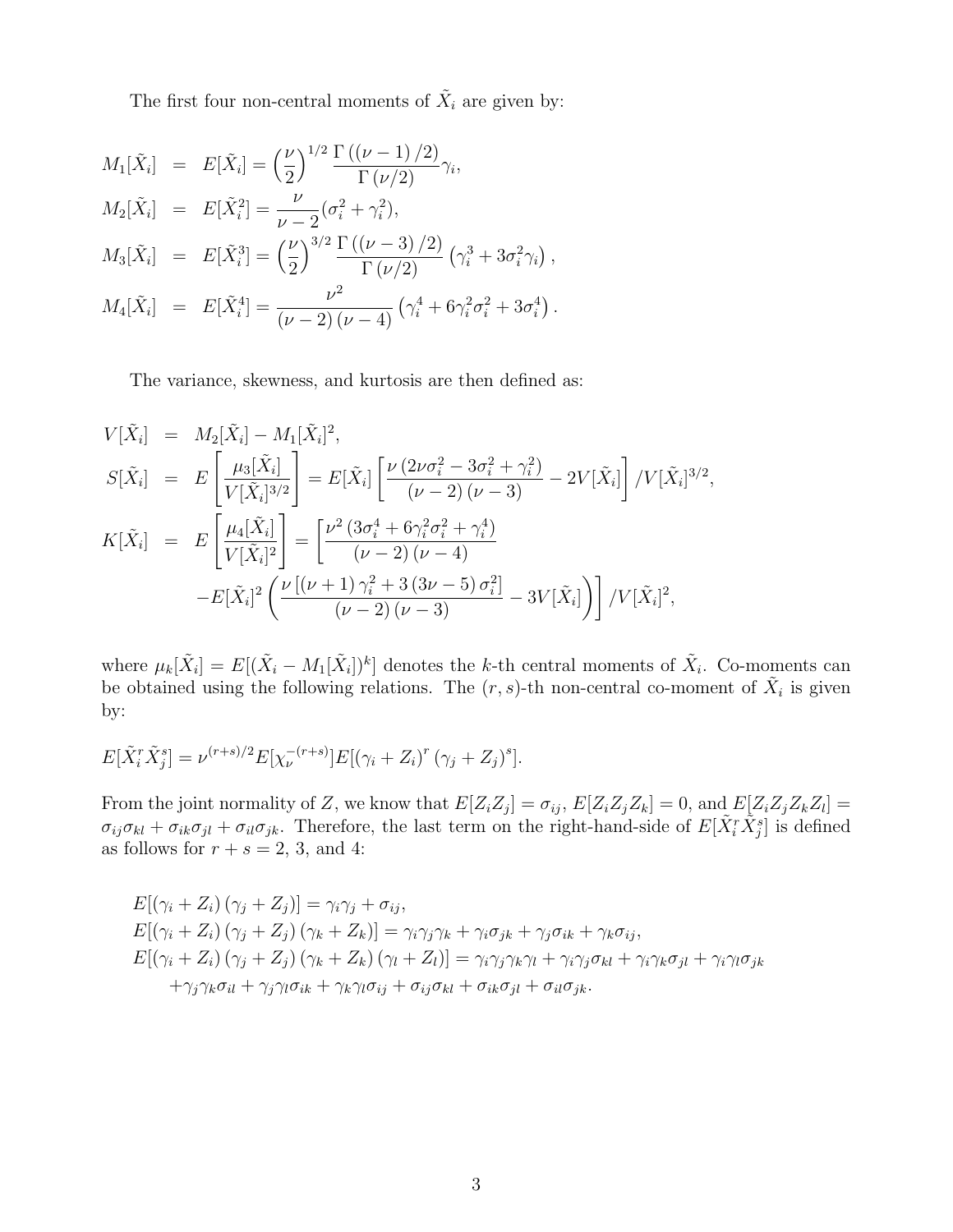The first non-central co-moments of  $\tilde{X}$  are then given by:

$$
E[\tilde{X}_i \tilde{X}_j] = \frac{\nu}{\nu - 2} (\gamma_i \gamma_j + \sigma_{ij}),
$$
  
\n
$$
E[\tilde{X}_i \tilde{X}_j \tilde{X}_k] = \left(\frac{\nu}{2}\right)^{3/2} \frac{\Gamma((\nu - 3)/2)}{\Gamma(\nu/2)} (\gamma_i \gamma_j \gamma_k + \gamma_i \sigma_{jk} + \gamma_j \sigma_{ik} + \gamma_k \sigma_{ij}),
$$
  
\n
$$
E[\tilde{X}_i \tilde{X}_j \tilde{X}_k \tilde{X}_l] = \frac{\nu^2}{(\nu - 2)(\nu - 4)} (\gamma_i \gamma_j \gamma_k \gamma_l + \gamma_i \gamma_j \sigma_{kl} + \gamma_i \gamma_k \sigma_{jl} + \gamma_i \gamma_l \sigma_{jk} + \gamma_j \gamma_k \sigma_{il} + \gamma_j \gamma_l \sigma_{ik} + \gamma_k \gamma_l \sigma_{ij} + \sigma_{ij} \sigma_{kl} + \sigma_{ik} \sigma_{jl} + \sigma_{il} \sigma_{jk}),
$$

from which we can easily deduce the covariance, co-skewness, and co-kurtosis.

The NCT is able to capture rather large asymmetry in asset returns. Figure [1](#page-4-0) shows the range of skewness and kurtosis that can be captured by the NCT. The maximal range is given by  $S^2 < K - 1$ . For the NCT, the minimum kurtosis is 3, corresponding to normality. Then as the kurtosis increases, larger and larger levels of skewness can be reached.

Second, the NCT is able to generate rather general patterns describing the dependence between the processes. As an illustration, Figure [2](#page-4-1) compares the contour plot for the NCT with the GH asymmetric  $t$  distribution studied by [Mencia and Sentana](#page-15-3) [\(2009\)](#page-15-3). For purposes of comparison, the same parameters are used for both distributions:  $\nu = 5$ ,  $\rho = 0.5$ , together with  $\gamma = (-1, -1)$  and  $\gamma = (1, -1)$ . We observe that the NCT has a less extreme behavior in the tails than the asymmetric  $t$  distribution. As it appears clearly from top figures, the NCT distribution generates less lower-tail dependence and more upper-tail dependence, such that it produces more balanced levels of tail dependence. As it is shown below, the NCT allows calibrating the magnitude of the tail dependence on both sides of the distribution.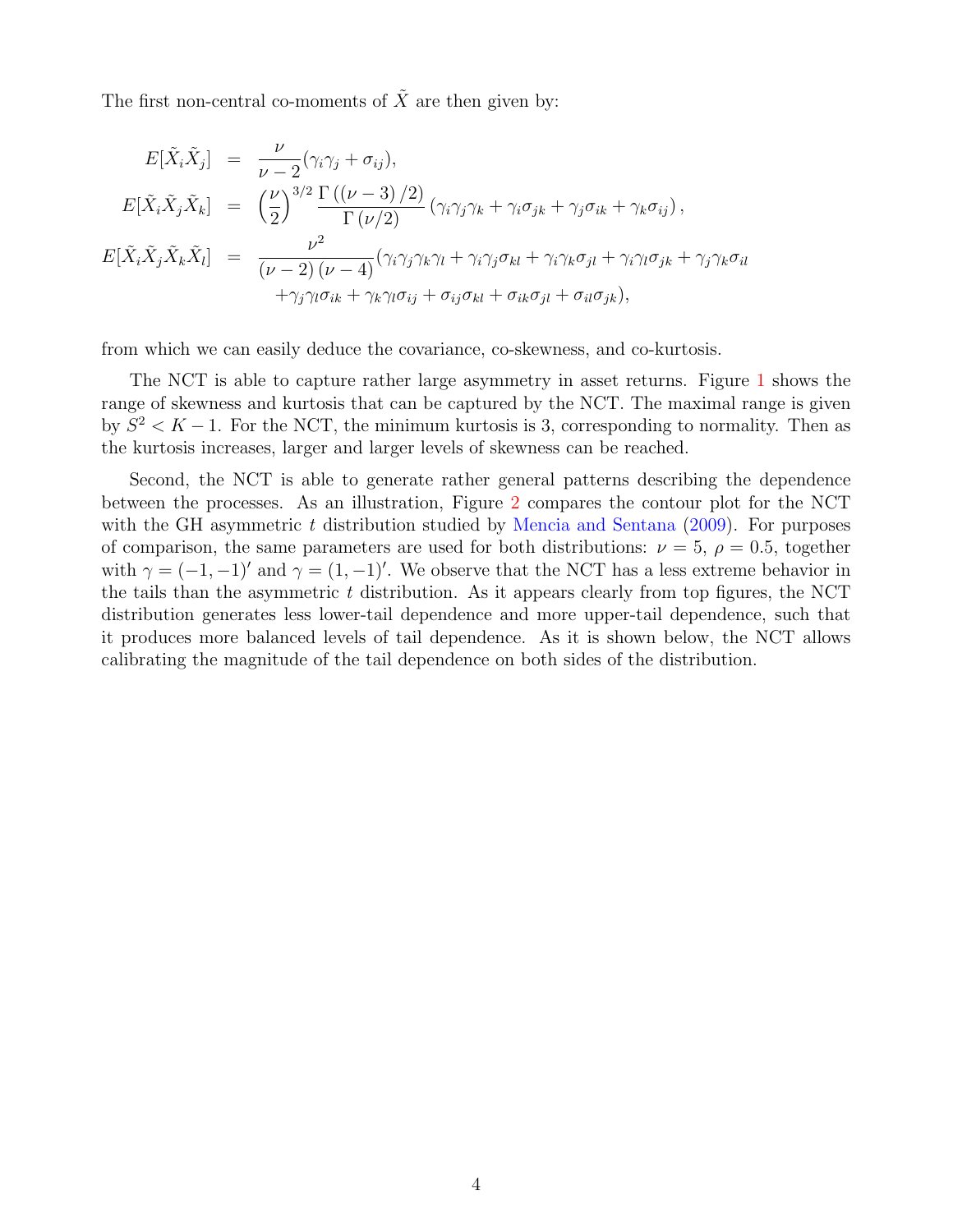<span id="page-4-0"></span>

Figure 1: Domain of definition of the NCT

<span id="page-4-1"></span>Figure 2: Countour plot of the GH Asymmetric  $t$  and the NCT distributions

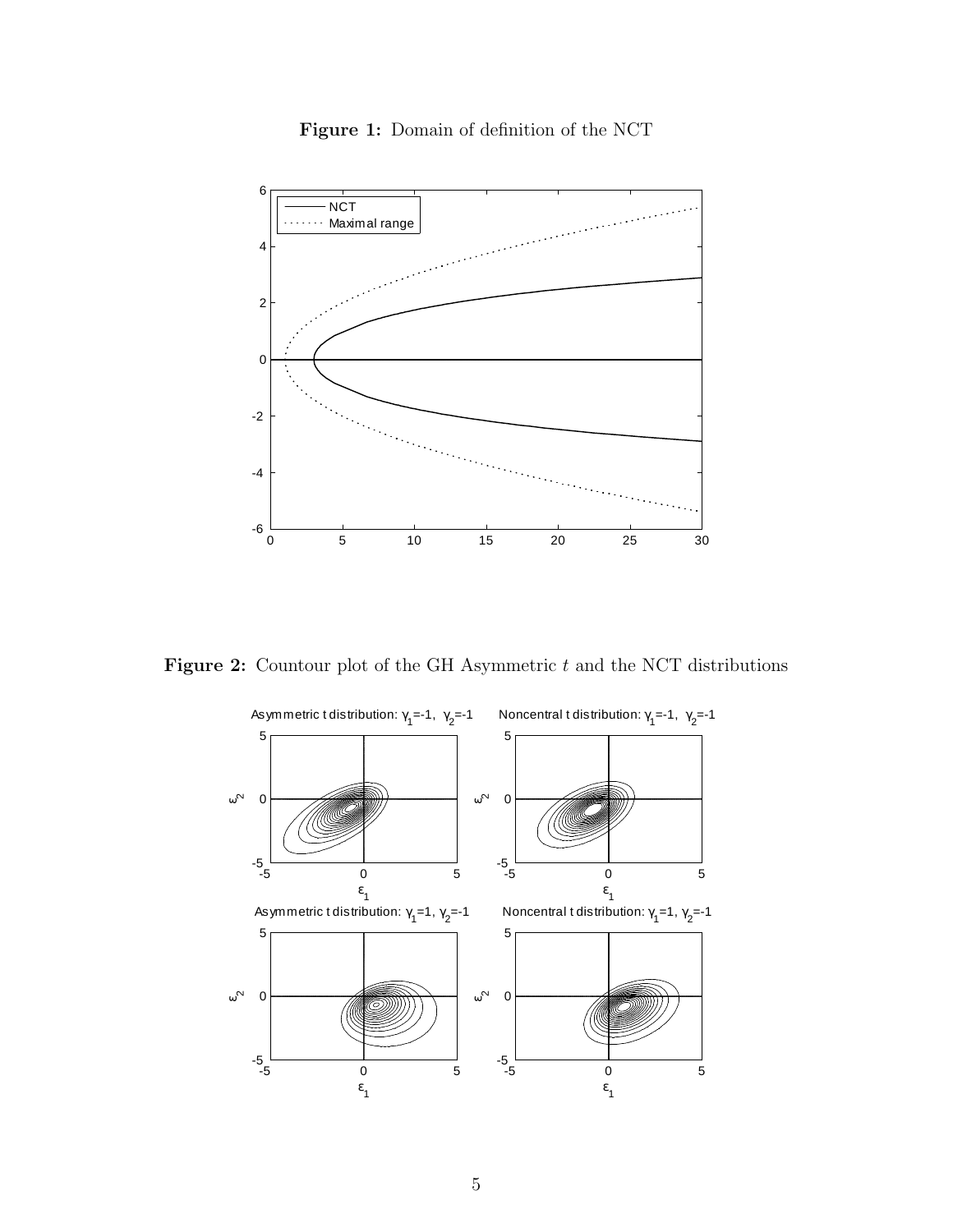# <span id="page-5-0"></span>2 Proof of Theorem 2

This theorem is presented in [Gudendorf](#page-15-4) [\(2008\)](#page-15-4). We adopt notations close to those already used in [Banachewicz and van der Vaart](#page-15-5) [\(2008\)](#page-15-5).  $F_1$  and  $F_2$  denote the marginal cdfs of  $X_1$  and  $X_2, F_1^{-1}$  and  $F_2^{-1}$  the corresponding generalized inverse functions,  $f_1$  and  $f_2$  the pdfs, and  $f_{1,2}$ the joint pdf of  $(X_1, X_2)$ . To determine the TDC of the NCT distribution, we consider the following random variables:

$$
X_1 = \frac{\gamma_1 + Z_1}{S/\sqrt{\nu}} \text{ and } X_2 = \frac{\gamma_2 + Z_2}{S/\sqrt{\nu}},
$$
 (2)

where  $(Z_1, Z_2)$  is a bivariate normal vector with means 0, variances 1, and correlation  $\rho$ , and  $S^2$  is a random variable distributed as a  $\chi^2_{\nu}$ . The conditional distribution of  $Z_1$  given  $Z_2 = z_2$ is normal with mean  $\rho z_2$  and variance  $1 - \rho^2$ . It can be seen as the distribution of the random variable  $(\rho z_2 + \sqrt{1-\rho^2} Y)$ , where Y is a standard normal variable, independent of  $Z_2$  and S. Last, we use the notation:  $f(x) \approx g(x)$  for  $x \to a$  if  $f(x)/g(x) \to 1$  as  $x \to a$ .

Defining  $g(x) = F_1^{-1} \circ F_2(x)$ , using the notation  $x = F_2^{-1}(1-u)$ , and relying on l'Hôpital's rule, we can rewrite the right tail coefficient as:

<span id="page-5-1"></span>
$$
\lambda^{+} = \lim_{u \downarrow 0} \Pr[F_{1}(X_{1}) \ge 1 - u \mid F_{2}(X_{2}) \ge 1 - u] = \lim_{x \to +\infty} \Pr[X_{1} \ge F_{1}^{-1} \circ F_{2}(x)|X_{2} \ge x]
$$
\n
$$
= \lim_{x \to +\infty} \frac{\Pr[X_{1} \ge g(x), X_{2} \ge x]}{\Pr[X_{2} \ge x]} = \lim_{x \to +\infty} \frac{\int_{g(x)}^{\infty} \int_{x}^{\infty} f_{1,2}(s,t)dt \, ds}{\Pr[X_{2} \ge x]}
$$
\n
$$
= \lim_{x \to +\infty} \frac{\int_{g(x)}^{\infty} f_{1,2}(s,x)ds + \int_{x}^{\infty} f_{1,2}(g(x),t)dt \, g'(x)}{f_{2}(x)}
$$
\n
$$
= \lim_{x \to +\infty} \left( \Pr[X_{1} \ge g(x)|X_{2} = x] + \Pr[X_{2} \ge x|X_{1} = g(x)] \frac{f_{1}(g(x))g'(x)}{f_{2}(x)} \right)
$$
\n
$$
= \lim_{x \to +\infty} (\Pr[X_{1} \ge g(x)|X_{2} = x] + \Pr[X_{2} \ge x|X_{1} = g(x)]). \tag{3}
$$

The last equality comes from the fact that, using the formula for the differentials of inverse functions and the chain rule, we have:

$$
g'(x) = (F^{-1} \circ F_2)'(x) = (F_1^{-1})' \circ F_2(x) F_2'(x) = \frac{1}{F_1'(F_1^{-1} \circ F_2(x))} f_2(x) = \frac{f_2(x)}{f_1(g(x))}.
$$

It is easier to work with expression [\(3\)](#page-5-1) than with the original definition of the right tail coefficient, as we can work immediately with the conditional distributions of  $X_1$  and  $X_2$ . We now exploit the fact that the random variables  $X_1$  and  $X_2$  are the quotient of a normal variable over a chi-square variable.

#### Preliminary results.

For the sake of comprehension, the proof is divided into three preparing lemmas and the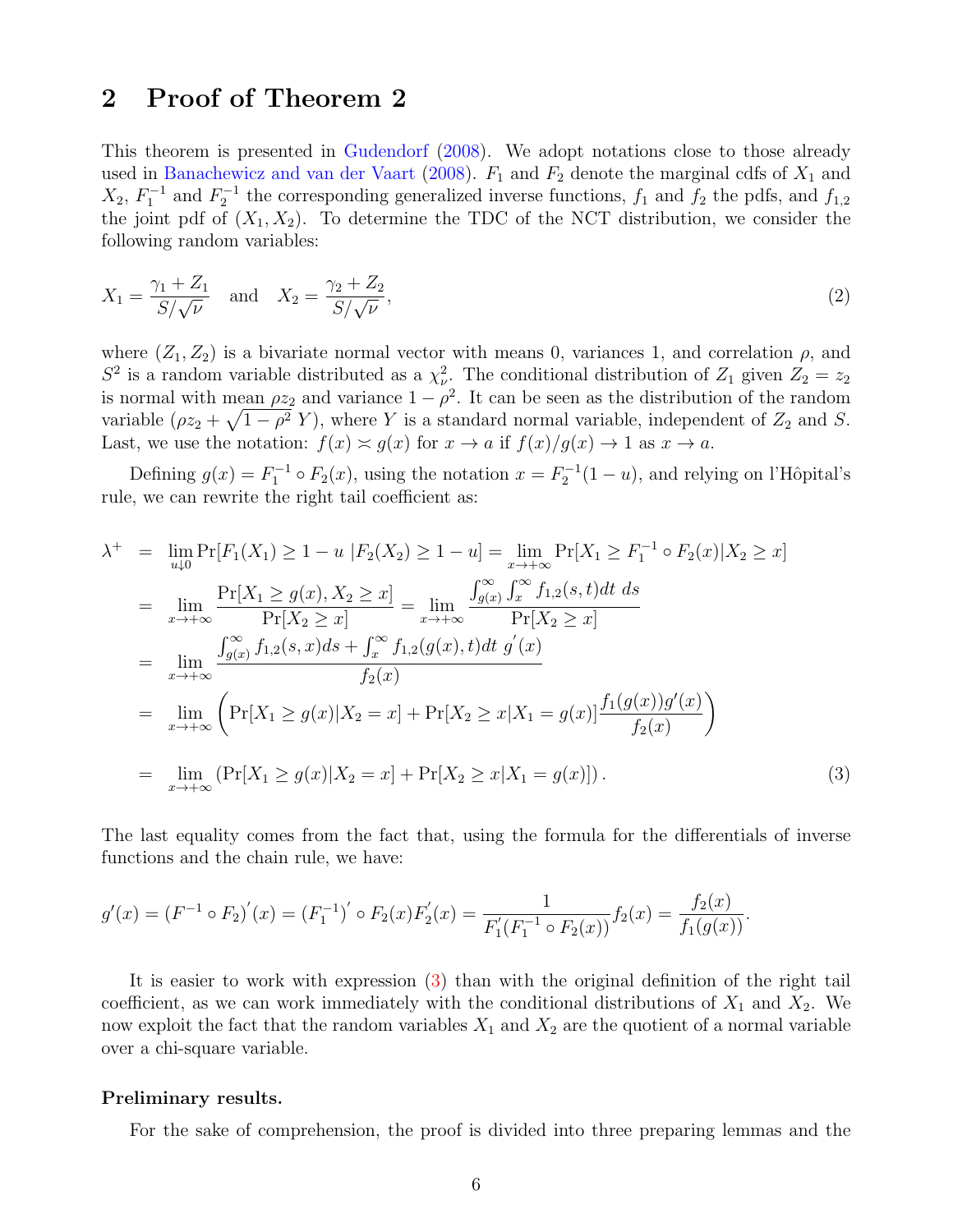main proof. All three lemmas given below are concerned with the asymptotic expansion of the function  $g(\cdot)$ . The first lemma prepares the field for the following ones and is taken from [Banachewicz and van der Vaart](#page-15-5) [\(2008\)](#page-15-5).

**Lemma 1.** Let F be a cdf of a distribution on  $[0, \infty)$  and  $F^{-1}$  its quantile function.

1. If 
$$
1 - F(x) \simeq cx^{-k}
$$
 as  $x \to \infty$ , then  $F^{-1}(1-u) \simeq (c/u)^{1/k}$  as  $u \downarrow 0$ .

- 2. If  $F(x) \simeq cx^k$  as  $x \to 0$  for some  $k > 0$ , then  $F^{-1}(u) \simeq (u/c)^{1/k}$  as  $u \downarrow 0$ .
- 3. If  $1 F(x) \asymp cx^k e^{-\gamma x}$  as  $x \to \infty$  for some  $\gamma > 0$ , then  $F^{-1}(1-u) \asymp -\log(u)/\gamma$  as  $u \downarrow 0$ .

Proof: See [Banachewicz and van der Vaart](#page-15-5) [\(2008\)](#page-15-5).

Lemma 2. As  $x \to +\infty$ :

$$
g(x) \approx c_{\gamma_1, \gamma_2} x,
$$
  
with 
$$
c_{\gamma_1, \gamma_2} = \left(\frac{d_{\gamma_1}}{d_{\gamma_2}}\right)^{1/\nu}
$$
 and 
$$
d_{\gamma} = \frac{\nu^{\nu/2 - 1} e^{-\gamma^2/2}}{\sqrt{\pi} \Gamma(\nu/2)} \sum_{k=0}^{\infty} \Gamma\left(\frac{\nu + k + 2}{2}\right) \frac{(\sqrt{2}\gamma)^k}{k!}.
$$

**Proof.** Let define  $c = \frac{v^{\nu/2}e^{-\gamma^2/2}}{\sqrt{\pi}\Gamma(\nu/2)}$ . Then we have from the NCT distribution:

$$
1 - F_1(x) = c \int_x^{\infty} (\nu + t^2)^{-(\nu+1)/2} \sum_{k=0}^{\infty} \Gamma\left(\frac{\nu + k + 2}{2}\right) \frac{(\sqrt{2}\gamma_1)^k}{k!} \left(\frac{t^2}{\nu + t^2}\right)^{k/2} dt
$$
  
\n
$$
\asymp c \left(\sum_{k=0}^{\infty} \Gamma\left(\frac{\nu + k + 2}{2}\right) \frac{(\sqrt{2}\gamma_1)^k}{k!} \right) \int_x^{\infty} t^{-(\nu+1)} dt \text{ as } x \to \infty
$$
  
\n
$$
= d_{\gamma_1} \left[ -\frac{t^{-\nu}}{\nu} \right]_x^{\infty} = d_{\gamma_1} x^{-\nu}.
$$

Using point (1) of Lemma 1 above, we find that  $F_1^{-1}(1-u) = d_{\gamma_1}^{1/\nu} u^{-1/\nu}$ , as  $u \downarrow 0$ . We can now calculate the asymptotic expression for  $g(x)$ :

$$
g(x) = F_1^{-1} \circ F_2(x) \simeq d_{\gamma_1}^{1/\nu} (d_{\gamma_2} x^{-\nu})^{-1/\nu} = \left(\frac{d_{\gamma_1}}{d_{\gamma_2}}\right)^{1/\nu} x = c_{\gamma_1, \gamma_2} x. \ \Box
$$

**Lemma 3.** As  $x \to +\infty$ , the asymptotic distribution for  $\tilde{S}^2 = X_2^2 S^2/\nu$  conditional on  $X_2 = x$ is given by:

$$
p_{\tilde{S}^2|X_2=x}(t) \propto t^{\frac{\nu+1}{2}-1} \exp\left(-\frac{1}{2} \left(t^{1/2} - \gamma_2\right)^2\right). \tag{4}
$$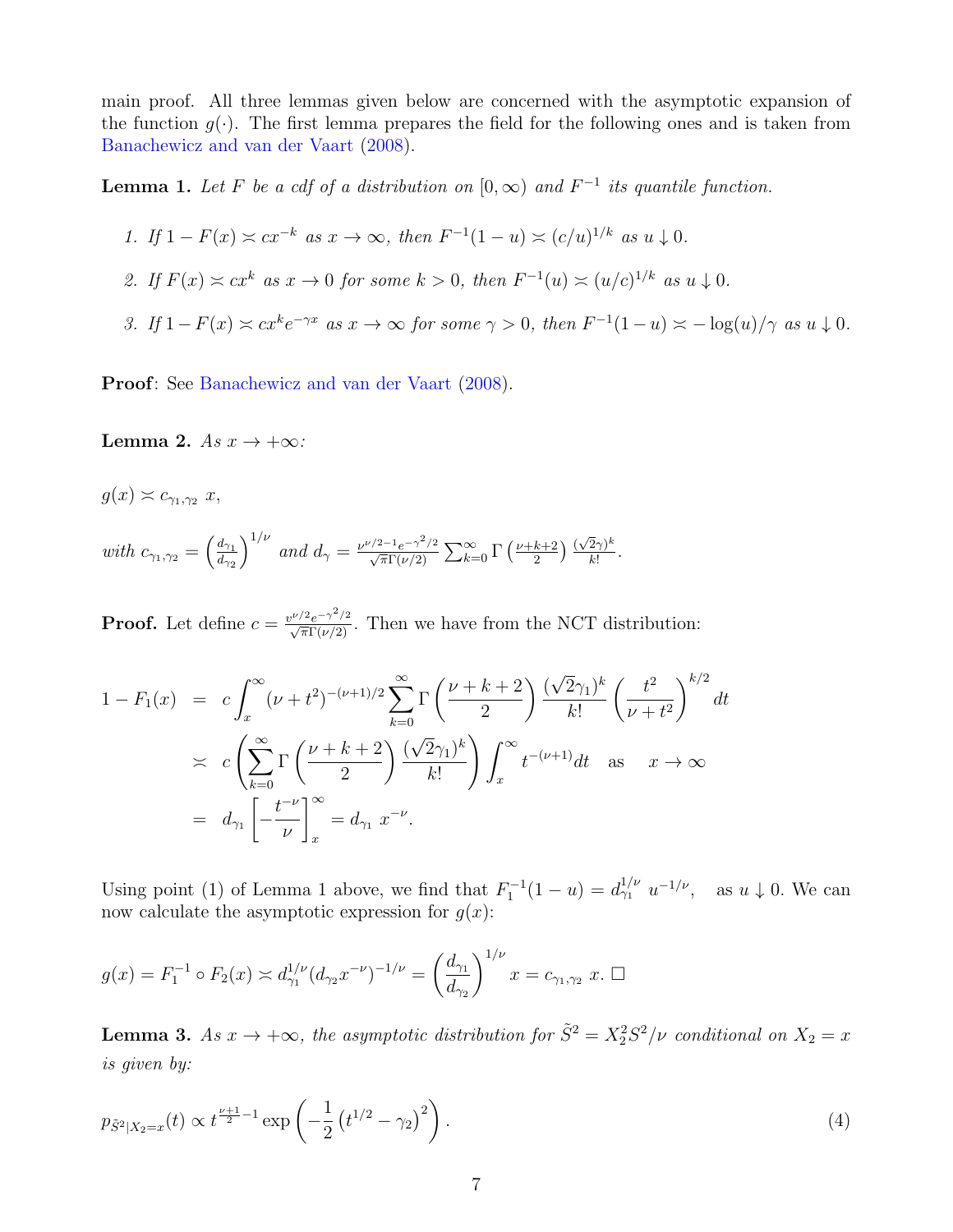**Proof.** By Bayes' rule, the conditional density of  $S^2|X_2=x$  is:  $p_{S^2|X_2=x}(t) \propto p_{X_2|S^2=t}(x)$  ×  $p_{S^2}(t)$ . As  $Z_2 = X_2 \sqrt{S^2/\nu} - \gamma_2$  is distributed  $N(0, 1)$ , we obtain that, conditionally on  $S^2 = t$ ,  $X_2$  is normally distributed with mean  $\gamma_2\sqrt{\nu/t}$  and variance  $\nu/t$ . It follows that:

$$
p_{S^2|X_2=x}(t) \propto \sqrt{\frac{t}{\nu}} \exp\left(-\frac{1}{2}\frac{t}{\nu}\left(x - \gamma_2\sqrt{\nu/t}\right)^2\right) t^{\nu/2 - 1} \exp\left(-\frac{t}{2}\right) \propto t^{\frac{\nu+1}{2} - 1} \exp\left(-\frac{1}{2}\frac{t}{\nu}(x^2 + \nu)\right) \exp\left(\gamma_2 \nu^{-1/2} t^{1/2} x\right) \exp\left(-\frac{1}{2}\gamma_2^2\right).
$$

Using the relation  $\tilde{S}^2 = X_2^2 S^2/\nu$ , letting x tend to  $+\infty$ , and regrouping terms, we deduce that the density of  $\tilde{S}^2$  conditional on  $X_2 = x$  is asymptotically proportional to:

$$
p_{\tilde{S}^2|X_2=x}(\tilde{t}) \propto \tilde{t}^{\frac{\nu+1}{2}-1} \exp\left(-\frac{1}{2} \left(\tilde{t}^{1/2} - \gamma_2\right)^2\right),
$$

as  $x \to +\infty$ . In the following, we denote this distribution by  $g_{\nu+1,\gamma_2}(t) \equiv p_{\tilde{S}^2|X_2=x}(t)$ .  $\Box$ 

In the main proof, we also use the following approximations. Let x be a realization of  $X_2$ and  $s^2$  be a realization of  $S^2$ . Then, the equation  $x^2s^2/\nu = t$  has the unique positive solution  $s = \nu^{1/2} t^{1/2} x^{-1}$ , for  $x > 0$ . Let  $z_2$  be a realization of  $Z_2$  and x be a realization of  $X_2$ . We deduce from the definition of  $X_2$  that  $z_2 = \nu^{-1/2} x s - \gamma_2$ .

**Proof of Theorem 2.** Let  $z_2$  and s be realizations of  $Z_2$  and S. For the right tail coefficient, we start with the first element on the right-hand-side of equation [\(3\)](#page-5-1):

$$
\lim_{x \to +\infty} \Pr[X_1 \ge g(x)|X_2 = x] =
$$
\n
$$
= \lim_{x \to +\infty} \int \Pr\left[\frac{\gamma_1 + Z_1}{s\nu^{-1/2}} \ge g(x)|X_2 = x, \tilde{S}^2 = t\right] g_{\nu+1,\gamma_2}(t) dt
$$
\n
$$
= \lim_{x \to +\infty} \int \Pr\left[\rho z_2 + \sqrt{1 - \rho^2} Y \ge \nu^{-1/2} g(x) s - \gamma_1 | X_2 = x, \tilde{S}^2 = t\right] g_{\nu+1,\gamma_2}(t) dt
$$
\n
$$
= \lim_{x \to +\infty} \int \Pr\left[Y \ge \frac{\nu^{-1/2} g(x) s - \gamma_1 - \rho(\nu^{-1/2} x s - \gamma_2)}{\sqrt{1 - \rho^2}}\right] g_{\nu+1,\gamma_2}(t) dt
$$
\n
$$
= 1 - \lim_{x \to +\infty} \int_0^\infty \Phi\left(\frac{\nu^{-1/2} s(g(x) - \rho x) - \gamma_1 + \rho \gamma_2}{\sqrt{1 - \rho^2}}\right) g_{\nu+1,\gamma_2}(t) dt.
$$

We can exchange the order of limit and integral and replace the asymptotic approximations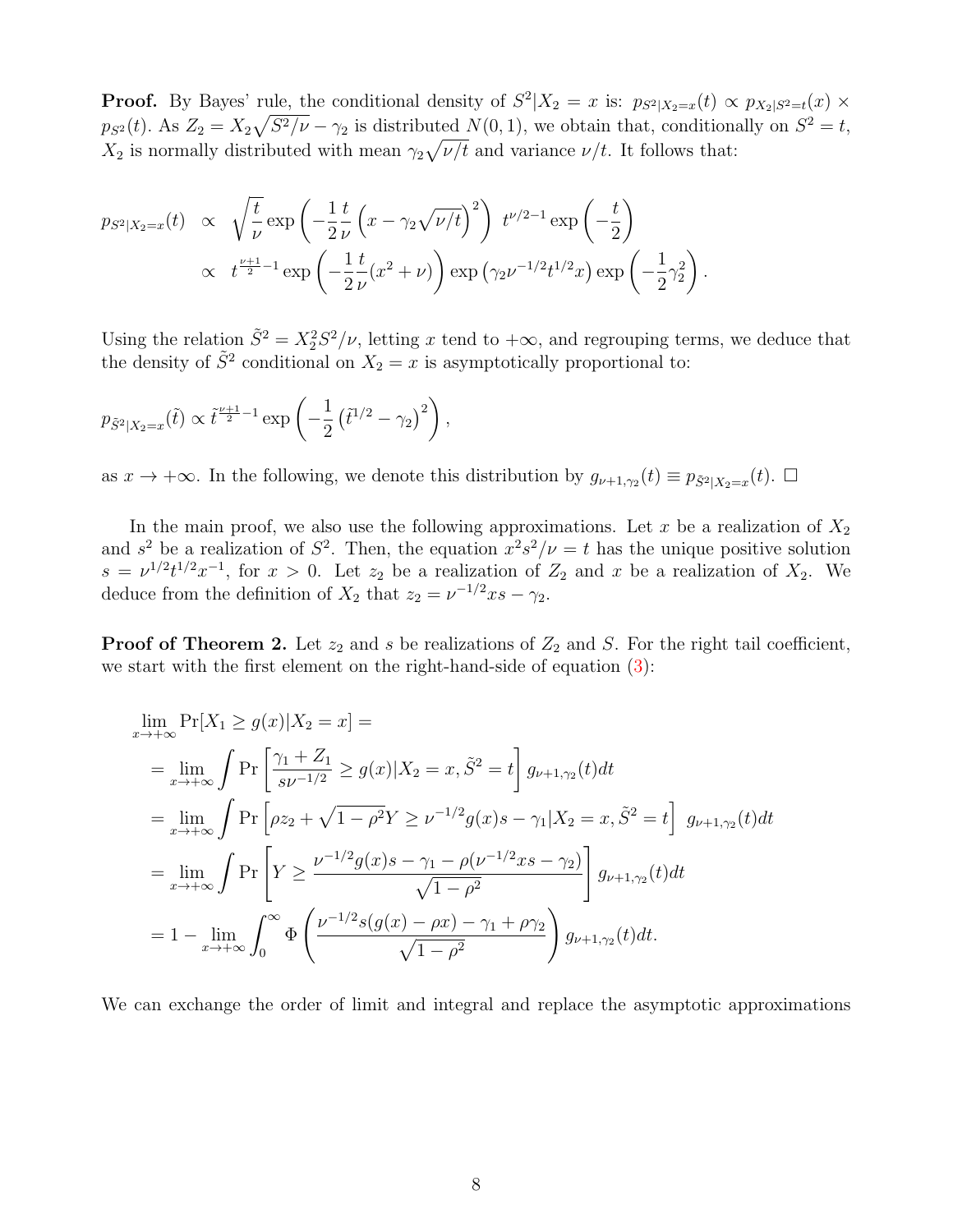found above in the normal cdf, so that we obtain:

$$
\lim_{x \to +\infty} \Pr[X_1 \ge g(x) | X_2 = x] = 1 - \int_0^\infty \Phi\left(\frac{\nu^{-1/2} s x (c_{\gamma_1, \gamma_2} - \rho) - \gamma_1 + \rho \gamma_2}{\sqrt{1 - \rho^2}}\right) g_{\nu+1, \gamma_2}(t) dt
$$

$$
= 1 - \int_0^\infty \Phi\left(\frac{t^{1/2} (c_{\gamma_1, \gamma_2} - \rho) - \gamma_1 + \rho \gamma_2}{\sqrt{1 - \rho^2}}\right) g_{\nu+1, \gamma_2}(t) dt.
$$

The second part of equation [\(3\)](#page-5-1) is obtained in a similar way. It is easy to establish that, for large values of x, an asymptotic approximation for s is  $s = \nu^{1/2} t^{1/2} g(x)^{-1}$  and that  $z_1 =$  $\nu^{-1/2} g(x) s - \gamma_1$ . The density appearing in the integral has the asymptotic form:

$$
p_{X_1^2 S^2/\nu | X_1 = g(x)}(\tilde{t}) \propto \tilde{t}^{\frac{\nu+1}{2}-1} \exp\left(-\frac{1}{2}(\tilde{t}^{1/2} - \gamma_1)^2\right).
$$

Therefore, we deduce:

$$
\lim_{x \to +\infty} \Pr[X_2 \ge x | X_1 = g(x)] = 1 - \lim_{x \to +\infty} \int_0^{\infty} \Phi\left(\frac{\nu^{-1/2} x s - \gamma_2 - \rho z_1}{\sqrt{1 - \rho^2}}\right) g_{\nu+1,\gamma_1}(t) dt
$$

$$
= 1 - \int_0^{\infty} \Phi\left(\frac{t^{1/2} (c_{\gamma_1,\gamma_2}^{-1} - \rho) - \gamma_2 + \rho \gamma_1}{\sqrt{1 - \rho^2}}\right) g_{\nu+1,\gamma_1}(t) dt.
$$

Summing the two terms of equation [\(3\)](#page-5-1) gives the right TDC given in equation (10).  $\Box$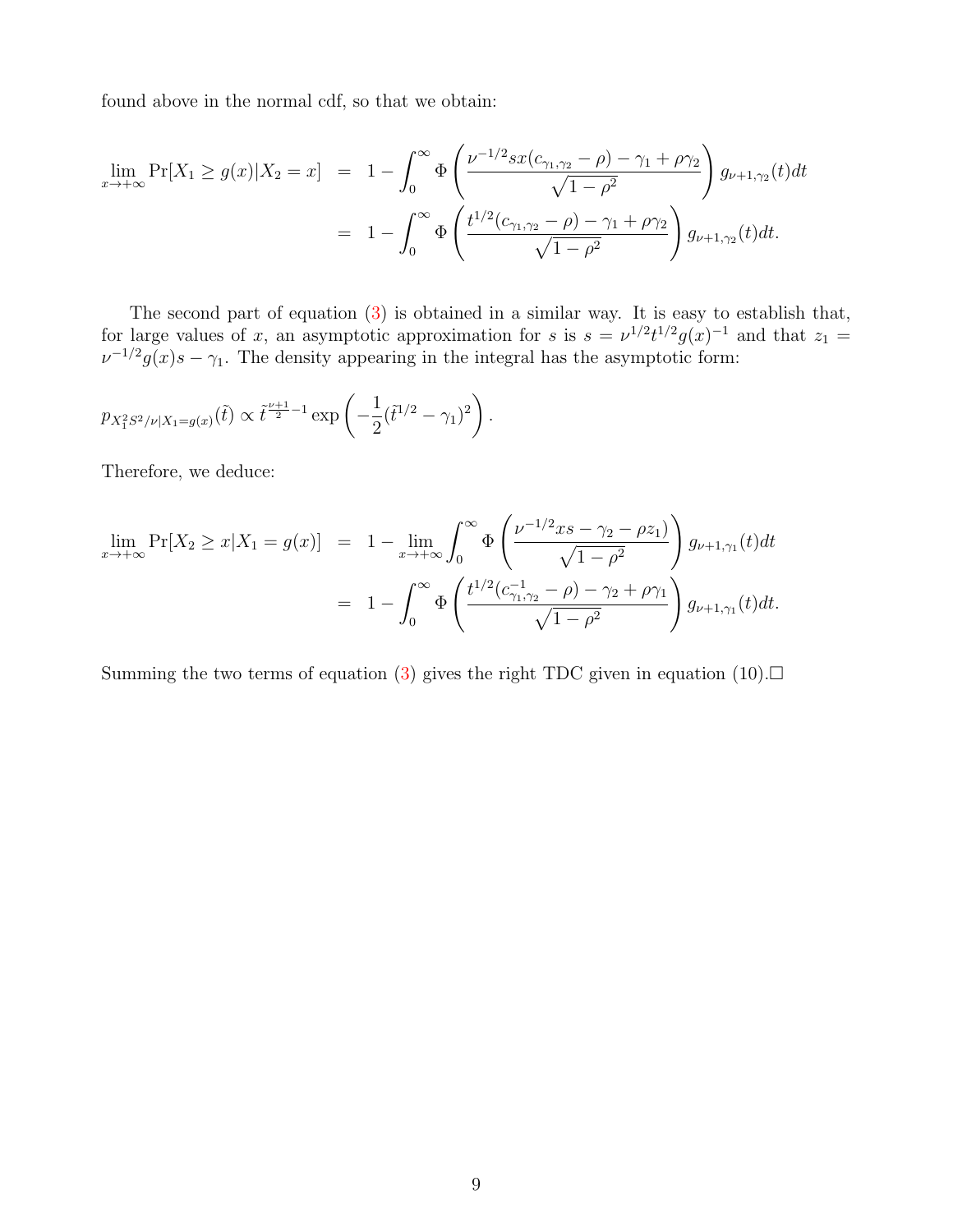# <span id="page-9-0"></span>3 Additional empirical results

#### <span id="page-9-1"></span>3.1 Model with unfiltered returns

For unfiltered size portfolio return, the NCT provides a good fit of the tail dependence coefficients, but does not pass the goodness-of-fit test for the complete distribution. In contrast, once returns are filtered for AR-GARCH effects, the NCT reproduces the asymmetry in tail dependence found in actual data, while at the same time it passes the goodness-of-fit test.

Table [1](#page-10-0) reports the parameter estimates of the NCT for unfiltered returns. For each column, index 1 corresponds to the market return and index 2 to the portfolio return. As the table reveals, almost all of the asymmetry parameters  $\gamma_i$  are negative and highly significant. The asymmetry of the market return,  $\gamma_1$ , is in the range  $(-0.09, -0.05)$ . For the portfolio returns, the asymmetry is more pronounced for small firms and past winners and is less pronounced for large firms and past losers. We also observe that the degree of freedom,  $\nu$ , is low for all pairs, ranging from 2.5 to 3.7. This result suggests that the estimated joint distribution is not consistent with a finite kurtosis and (in some cases) a finite skewness, due to unaccounted GARCH effects. Last, the correlations with the market innovation are between 0.78 and 0.99. They are close to the sample correlations reported in Table [1.](#page-10-0)

The table reports goodness-of-fit test statistics based on hit regressions proposed by [Christof](#page-15-6)[fersen](#page-15-6) [\(1998\)](#page-15-6) and extended by [Patton](#page-15-7) [\(2006\)](#page-15-7). The hit test compares the theoretical and empirical number of realizations of pairs of innovations in a set of regions in the unit square. To test if the hits are time independent, they are regressed on past hits (one day, one week, and one month past) using ML estimation. Under the null of time independence, all of the coefficients of past hits are jointly zero for all regions. See [Patton](#page-15-7) [\(2006\)](#page-15-7) for details. The results reported in the table clearly demonstrate that the estimated models are not able to fit the data. In all cases, the p-value of the hit test is equal to 0.

Finally, the table reports the sample and estimated TDC. It reveals that the NCT performs well in capturing the level of the sample TDC and the sign of the asymmetry between  $\lambda^-$  and  $\lambda^+$ . However, the NCT fails at estimating the size of the observed asymmetry. As already suggested, this failure presumably comes from the inability of the model to capture the time dependency found in actual returns.

The inability to fit the actual characteristics of the data is illustrated in Figure [3,](#page-11-0) which presents the theoretical and empirical number of realizations for some regions of interest in the unit square, corresponding to the goodness-of-fit test. These regions correspond to  $u_i$  $F_1(r_{1,t}) < u_{i+1}, u_i < F_2(r_{2,t}) < u_{i+1}$ , with  $u \in [0; 0.05; \dots; 0.95; 1]$ . The figure reveals that the model is unable to reproduce the number of realizations for regions in the center of the distribution for most portfolios, in particular for large firms and growth firms.

#### <span id="page-9-2"></span>3.2 Unconditional coverage

In this section, we compare the relative coverage of the various models. The models are the model with unfiltered returns, the model with AR-GARCH filtered returns, and the model with time-varying correlations. We consider the regions of the bivariate distributions with some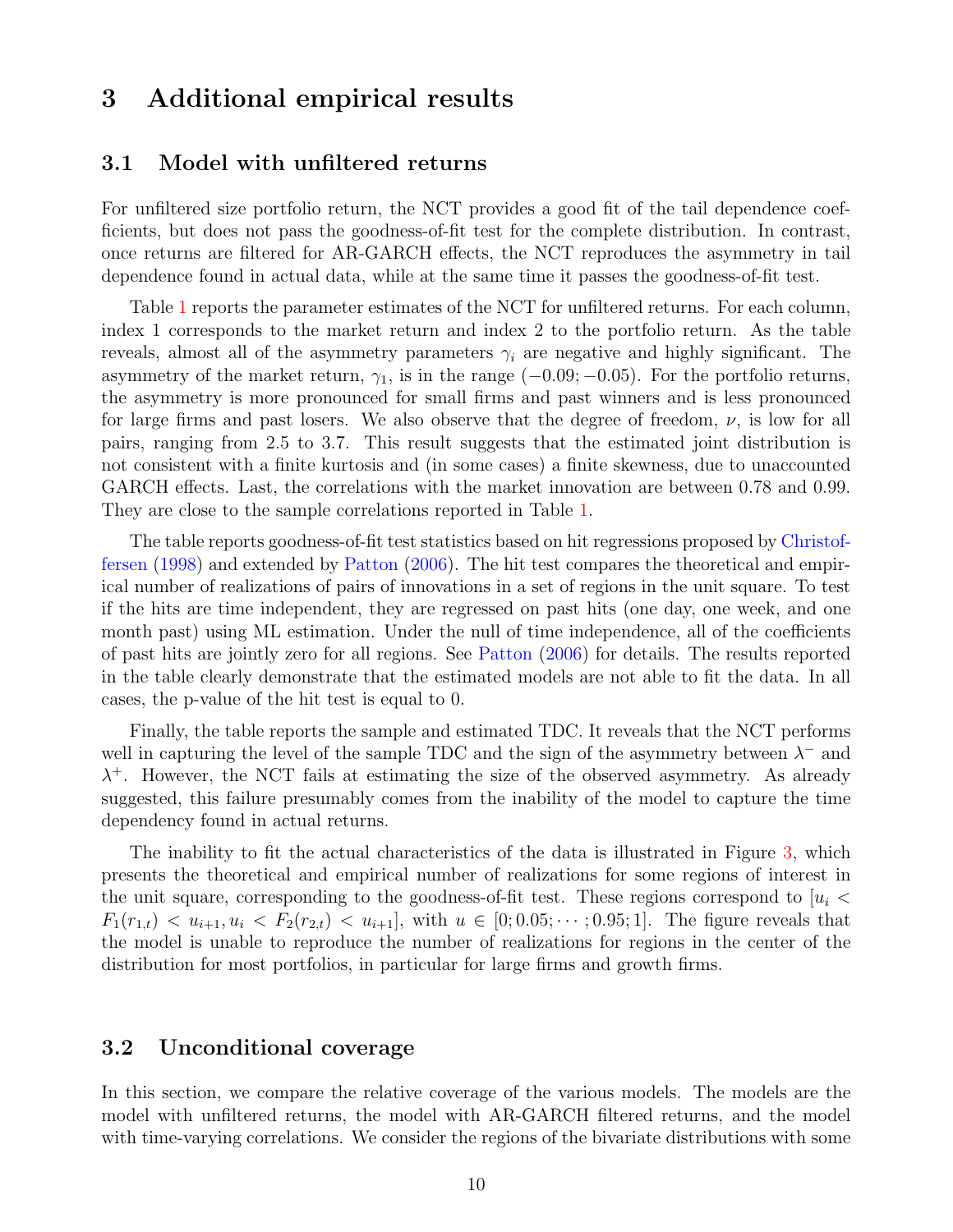#### Table 1: Parameter estimates of the NCT (Unfiltered returns)

<span id="page-10-0"></span>Note: This table reports parameter estimates of the NCT distribution and measures of goodness-of-fit and of tail dependence for unfiltered returns. These measures include: the log-likelihood of the model; the Hit test statistic of goodness of fit (with p-value in parentheses); the sample and estimated measures of tail asymptotic dependence,  $\lambda^{(-)}$  and  $\lambda^{(+)}$ ; and the t-stat for the difference  $\hat{\lambda}^{(-)} - \hat{\lambda}^{(+)}$ .

|                                    | Smallest          |                    | Size 2            |                    | $\overline{\text{Size}}$ 3 |                    | $\overline{\text{Size}}$ 4 |                    | Largest           |                    |
|------------------------------------|-------------------|--------------------|-------------------|--------------------|----------------------------|--------------------|----------------------------|--------------------|-------------------|--------------------|
| $\gamma_1$                         | $-0.074$          | (0.012)            | $-0.073$          | (0.015)            | $-0.080$                   | (0.017)            | $-0.075$                   | (0.017)            | $-0.094$          | (0.015)            |
| $\gamma_2$                         | $-0.148$          | (0.012)            | $-0.134$          | (0.016)            | $-0.134$                   | (0.017)            | $-0.098$                   | (0.017)            | $-0.068$          | (0.015)            |
| $\nu$                              | 2.904             | (0.065)            | $3.050\,$         | (0.071)            | $3.250\,$                  | (0.078)            | $3.300\,$                  | (0.079)            | $3.205\,$         | (0.076)            |
| $\sigma_1$                         | 0.352             | (0.007)            | 0.366             | (0.007)            | $0.386\,$                  | (0.008)            | $0.393\,$                  | (0.008)            | 0.381             | (0.008)            |
| $\sigma_2$                         | $0.315\,$         | (0.007)            | 0.409             | (0.008)            | $0.396\,$                  | (0.008)            | $0.390\,$                  | (0.008)            | 0.396             | (0.008)            |
| $\rho$                             | 0.798             | (0.004)            | 0.870             | (0.003)            | $0.917\,$                  | (0.002)            | $\,0.955\,$                | (0.001)            | 0.990             | (0.000)            |
| $-\log L$                          | 24903             |                    | 23792             |                    | 20702                      |                    | 16753                      |                    | 7140              |                    |
| Hit test                           | 660.0             | (0.000)            | $740.1\,$         | (0.000)            | $801.6\,$                  | (0.000)            | $728.8\,$                  | (0.000)            | 961.9             | (0.000)            |
|                                    |                   |                    |                   |                    |                            |                    |                            |                    |                   |                    |
|                                    | $\lambda^{(-)}$   | $\lambda^{(+)}$    | $\lambda^{(-)}$   | $\lambda^{(+)}$    | $\lambda^{(-)}$            | $\lambda^{(+)}$    | $\lambda^{(-)}$            | $\lambda^{(+)}$    | $\lambda^{(-)}$   | $\lambda^{(+)}$    |
| sample                             | 0.619             | 0.472              | 0.665             | 0.611              | 0.758                      | 0.712              | 0.797                      | $0.805\,$          | 0.905             | 0.921              |
| estim.                             | 0.557             | 0.531              | 0.633             | 0.612              | 0.696                      | 0.679              | 0.772                      | 0.762              | $0.895\,$         | 0.890              |
| $t(\lambda^{(-)} - \lambda^{(+)})$ | 43.707            |                    | 20.377            |                    | 12.760                     |                    | 4.572                      |                    | 0.986             |                    |
|                                    | Growth            |                    | B/M <sub>2</sub>  |                    | B/M3                       |                    | $\overline{B/M}$ 4         |                    | Value             |                    |
| $\gamma_1$                         | $-0.068$          | (0.022)            | $-0.072$          | (0.026)            | $-0.064$                   | (0.023)            | $-0.059$                   | (0.018)            | $-0.061$          | (0.043)            |
| $\gamma_2$                         | $-0.060$          | (0.025)            | $-0.058$          | (0.025)            | $-0.051$                   | (0.023)            | $-0.051$                   | (0.017)            | $-0.054$          | (0.045)            |
| $\nu$                              | $3.439\,$         | (0.084)            | $3.322\,$         | (0.078)            | 3.077                      | (0.070)            | $\phantom{-}2.954$         | (0.065)            | $2.982\,$         | (0.067)            |
| $\sigma_1$                         | $0.402\,$         | (0.008)            | $0.402\,$         | (0.008)            | 0.379                      | (0.007)            | $0.368\,$                  | (0.007)            | $0.367\,$         | (0.007)            |
| $\sigma_2$                         | 0.496             | (0.010)            | 0.400             | (0.008)            | 0.356                      | (0.007)            | $0.327\,$                  | (0.006)            | 0.393             | (0.008)            |
| $\rho$                             | 0.970             | (0.001)            | 0.967             | (0.001)            | 0.945                      | (0.001)            | 0.928                      | (0.002)            | 0.893             | (0.002)            |
| $-\log L$                          | 15564             |                    | 15026             |                    | 17704                      |                    | 19031                      |                    | 22514             |                    |
| Hit test                           | $839.7\,$         | (0.000)            | 689.2             | (0.000)            | 712.0                      | (0.000)            | $669.5\,$                  | (0.000)            | 627.3             | (0.000)            |
|                                    |                   |                    |                   |                    |                            |                    |                            |                    |                   |                    |
|                                    | $\lambda^{(-)}$   | $\lambda^{(+)}$    | $\lambda^{(-)}$   | $\lambda^{(+)}$    | $\lambda^{(-)}$            | $\lambda^{(+)}$    | $\lambda^{(-)}$            | $\lambda^{(+)}$    | $\lambda^{(-)}$   | $\lambda^{(+)}$    |
| sample                             | 0.751             | 0.820              | 0.867             | 0.805              | 0.797                      | 0.743              | 0.727                      | 0.681              | 0.689             | 0.627              |
| estim.                             | 0.809             | 0.802              | 0.803             | 0.796              | 0.755                      | 0.747              | 0.724                      | 0.715              | 0.666             | 0.655              |
| $t(\lambda^{(-)} - \lambda^{(+)})$ | 0.962             |                    | 0.723             |                    | 0.912                      |                    | $2.109\,$                  |                    | 0.139             |                    |
|                                    | Past losers       |                    | Mom. 3-4          |                    | Mom. 5-6                   |                    | Mom. 7-8                   |                    | Past winners      |                    |
| $\gamma_1$                         | $-0.045$          | (0.010)            | $-0.056$          | (0.012)            | $-0.053$                   | (0.013)            | $-0.065$                   | (0.019)            | $-0.065$          | (0.018)            |
| $\gamma_2$                         | $-0.016$<br>2.338 | (0.010)<br>(0.046) | $-0.026$<br>2.610 | (0.012)            | $-0.033$<br>$2.868\,$      | (0.012)            | $-0.066$<br>2.923          | (0.020)            | $-0.130$<br>2.842 | (0.022)            |
| $\nu$                              | 0.314             | (0.006)            | $0.337\,$         | (0.053)<br>(0.007) | $0.366\,$                  | (0.061)<br>(0.007) | $\,0.365\,$                | (0.065)<br>(0.007) | $\,0.353\,$       | (0.062)<br>(0.007) |
| $\sigma_1$                         | 0.466             | (0.010)            | $\!.344$          | (0.007)            | 0.343                      | (0.007)            | $\,0.365\,$                | (0.007)            | 0.513             | (0.010)            |
| $\sigma_2$                         | 0.876             | (0.002)            | 0.937             | (0.001)            | 0.960                      | (0.001)            | 0.959                      | (0.001)            | 0.926             | (0.002)            |
| $\rho$                             |                   |                    |                   |                    |                            |                    |                            |                    |                   |                    |
| $-\log L$                          | 25773             |                    | 19008             |                    | $15783\,$                  |                    | 16196                      |                    | 22089             |                    |
| Hit test                           | $801.0\,$         | (0.000)            | $775.0\,$         | (0.000)            | 728.1                      | (0.000)            | $572.4\,$                  | (0.000)            | 490.4             | (0.000)            |
|                                    | $\lambda^{(-)}$   | $\lambda^{(+)}$    | $\lambda^{(-)}$   | $\lambda^{(+)}$    | $\lambda^{(-)}$            | $\lambda^{(+)}$    | $\lambda^{(-)}$            | $\lambda^{(+)}$    | $\lambda^{(-)}$   | $\lambda^{(+)}$    |
| sample                             | 0.576             | 0.583              | 0.731             | 0.716              | 0.793                      | 0.754              | 0.754                      | 0.785              | 0.638             | 0.638              |
| estim.                             | 0.670             | $\,0.664\,$        | 0.753             | 0.747              | $0.795\,$                  | 0.790              | $0.792\,$                  | 0.784              | 0.728             | 0.712              |
| $t(\lambda^{(-)} - \lambda^{(+)})$ |                   | 8.547              |                   | 7.644              |                            | 5.400              |                            | 7.467              |                   | 18.391             |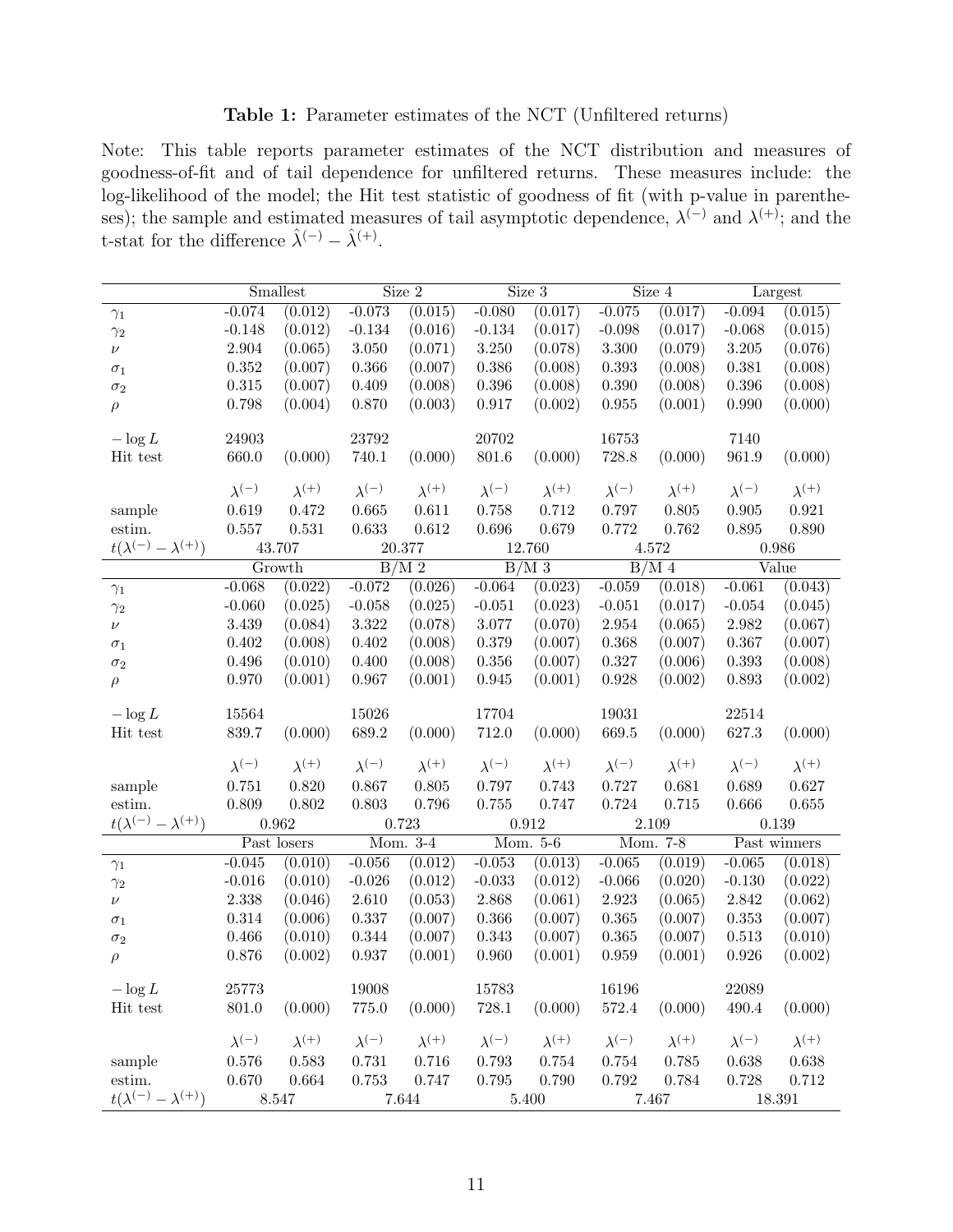

<span id="page-11-0"></span>Figure 3: Actual and estimated number of realizations in some regions Panel A: Size portfolios - Unfiltered returns

Panel B: B/M portfolios - Unfiltered returns

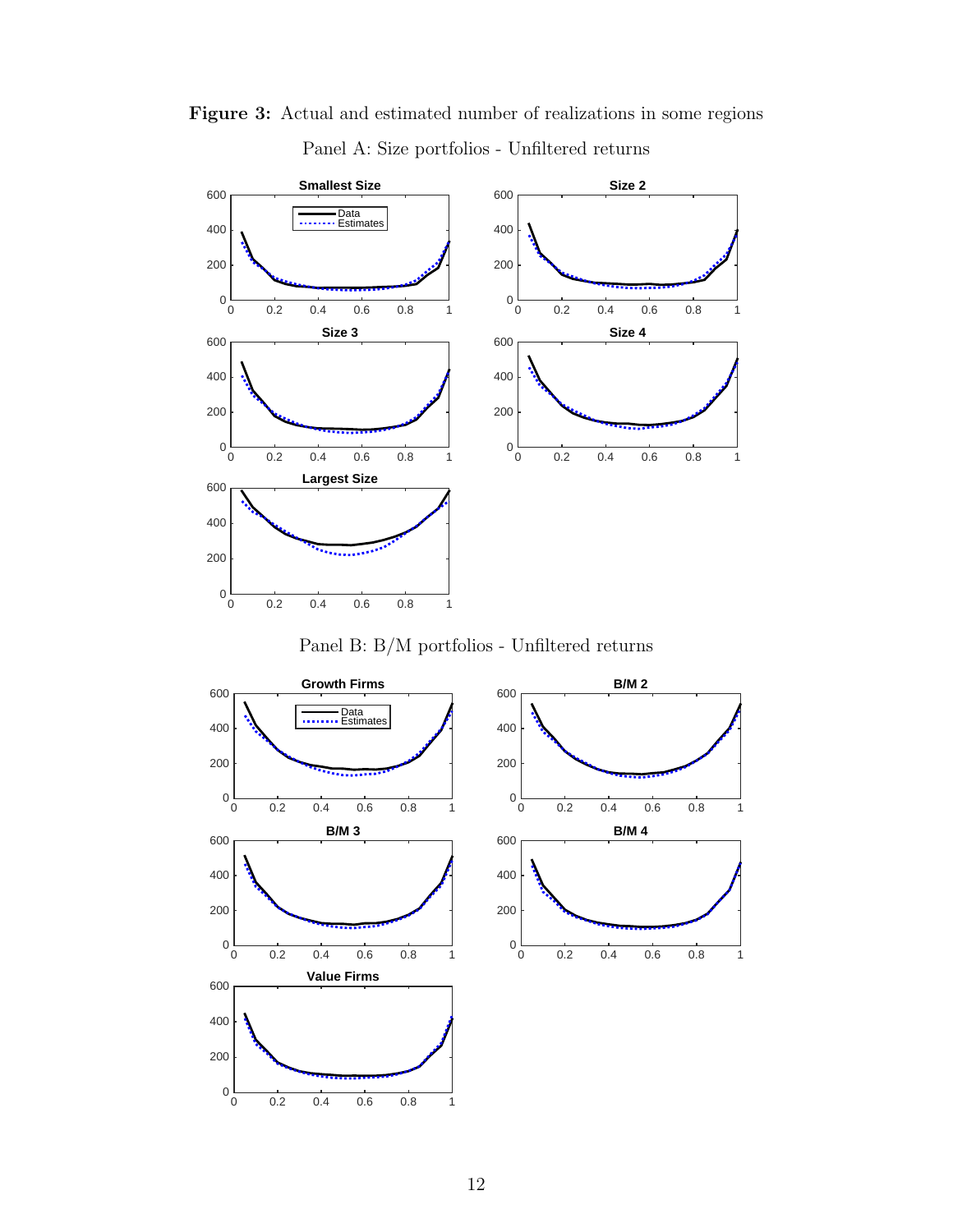

Panel C: Momentum portfolios - Unfiltered returns

economic interest, i.e., the 20 regions defined by  $[u_i < F_{(1)}(r_t^{(1)})]$  $\binom{1}{t}$  <  $u_{i+1}, u_i$  <  $\lt_{(2)}$   $(r_t^{(2)})$  $\binom{2}{t}$  <  $u_{i+1}$ , with  $u \in [0; 0.05; \dots; 0.95; 1]$ . Then, we compute the number of actual observations in each of these regions in the sample,  $N_i$ , where i corresponds to a given region. We also compute the number of observations found in these regions for a given model,  $\tilde{N}_i^{(m)}$  $i^{(m)}$  for model m. Finally, we compute the relative coverage of the model for this region,  $(\hat{N}_i^{(m)} - N_i)/N_i$ .

Figure [3](#page-13-0) displays the relative coverage for each of the regions for size portfolios, book-tomarket portfolios, and momentum portfolios, respectively. We observe that the relative coverage of models with filtered returns is almost always close to the zero line than the relative coverage of models with unfiltered returns. The model with AR-GARCH filtered and the model with time-varying correlations are in general much closer to each other. We notice, however, that the model with time-varying correlations provides a much better fit for book-to-market portfolios and intermediate momentum portfolios.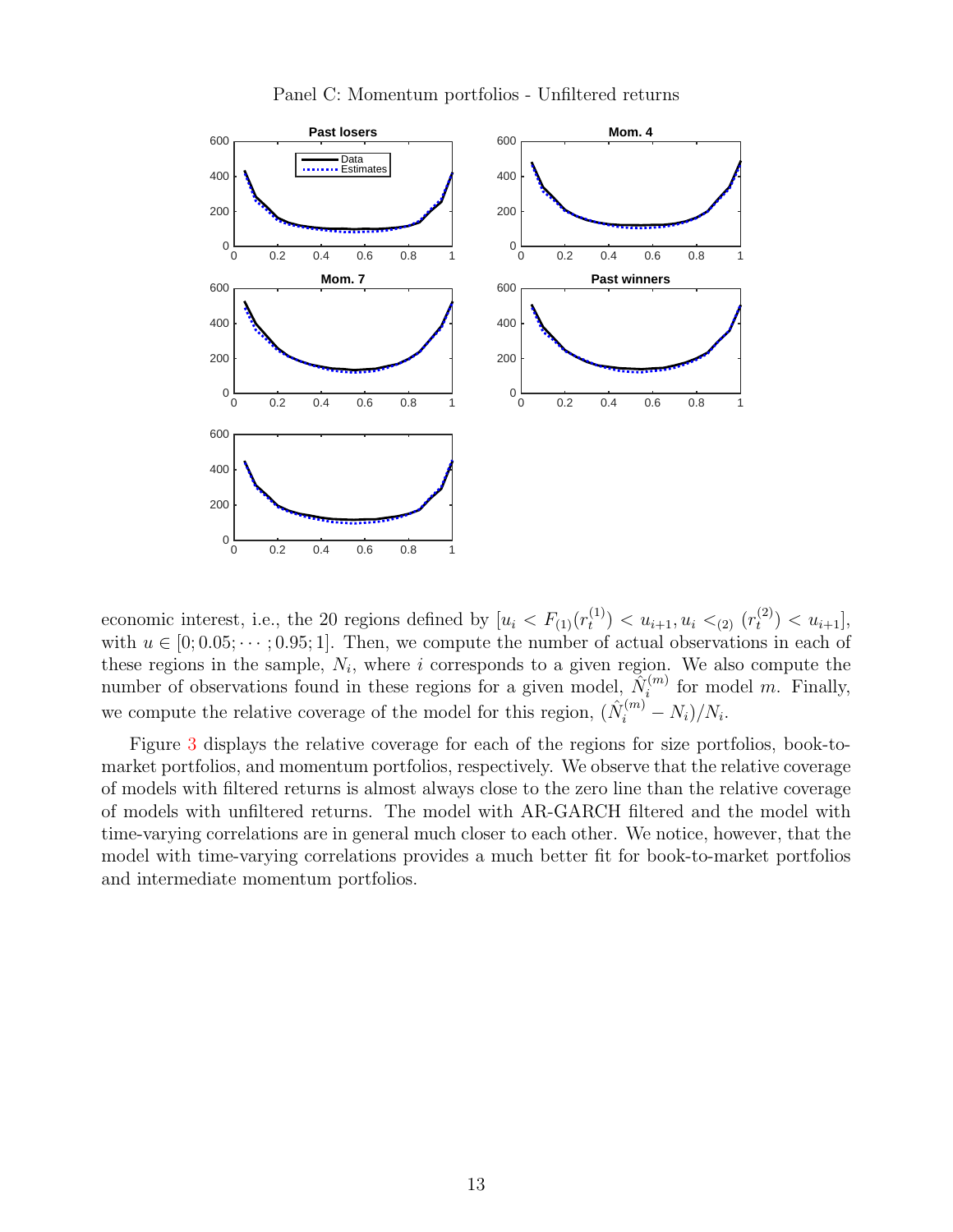<span id="page-13-0"></span>

### Figure 3: Relative coverage in the regions of interest

Panel A: Size portfolios





0 0.2 0.4 0.6 0.8 1

 $-40\frac{L}{0}$ -20

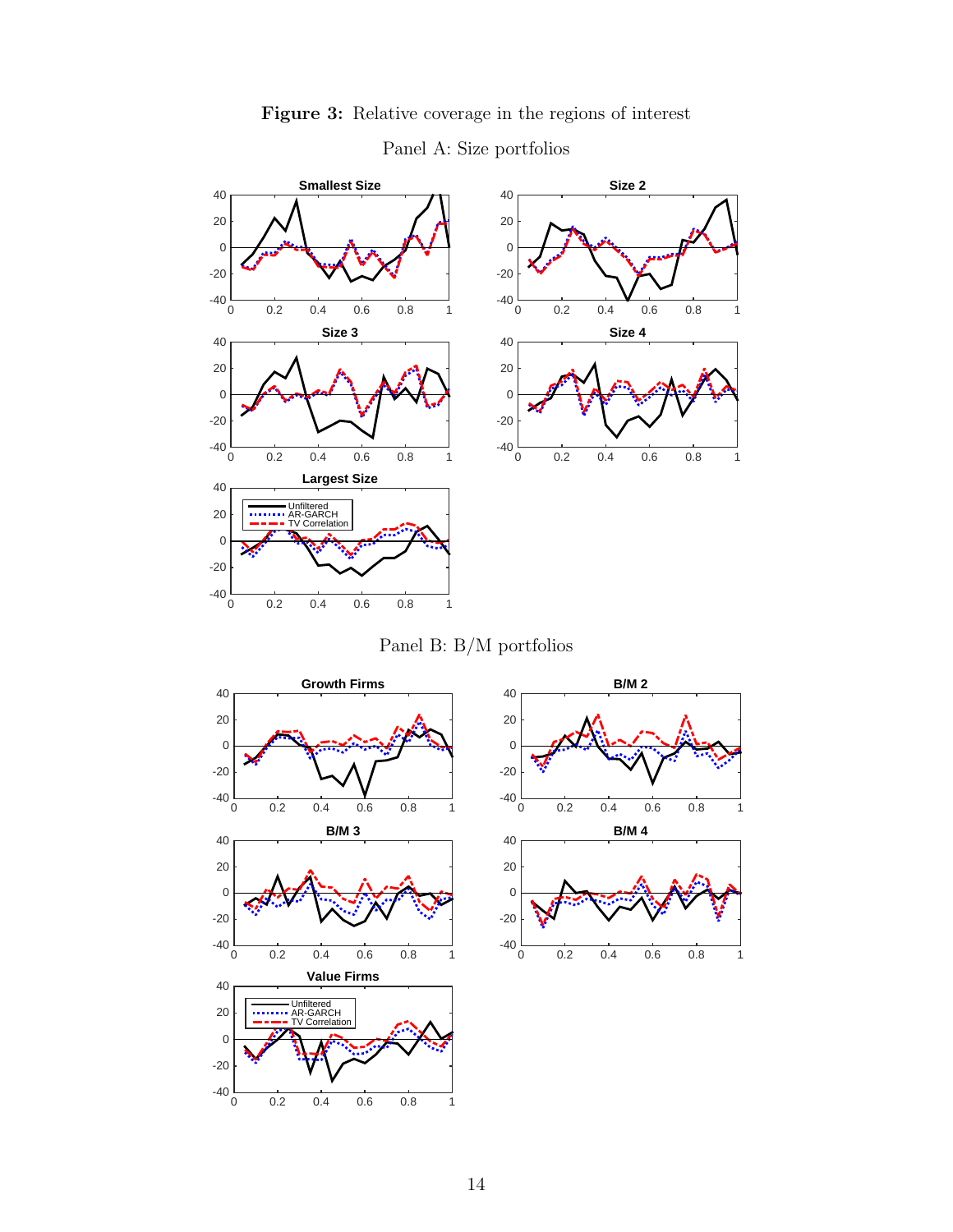

Panel C: Momentum portfolios